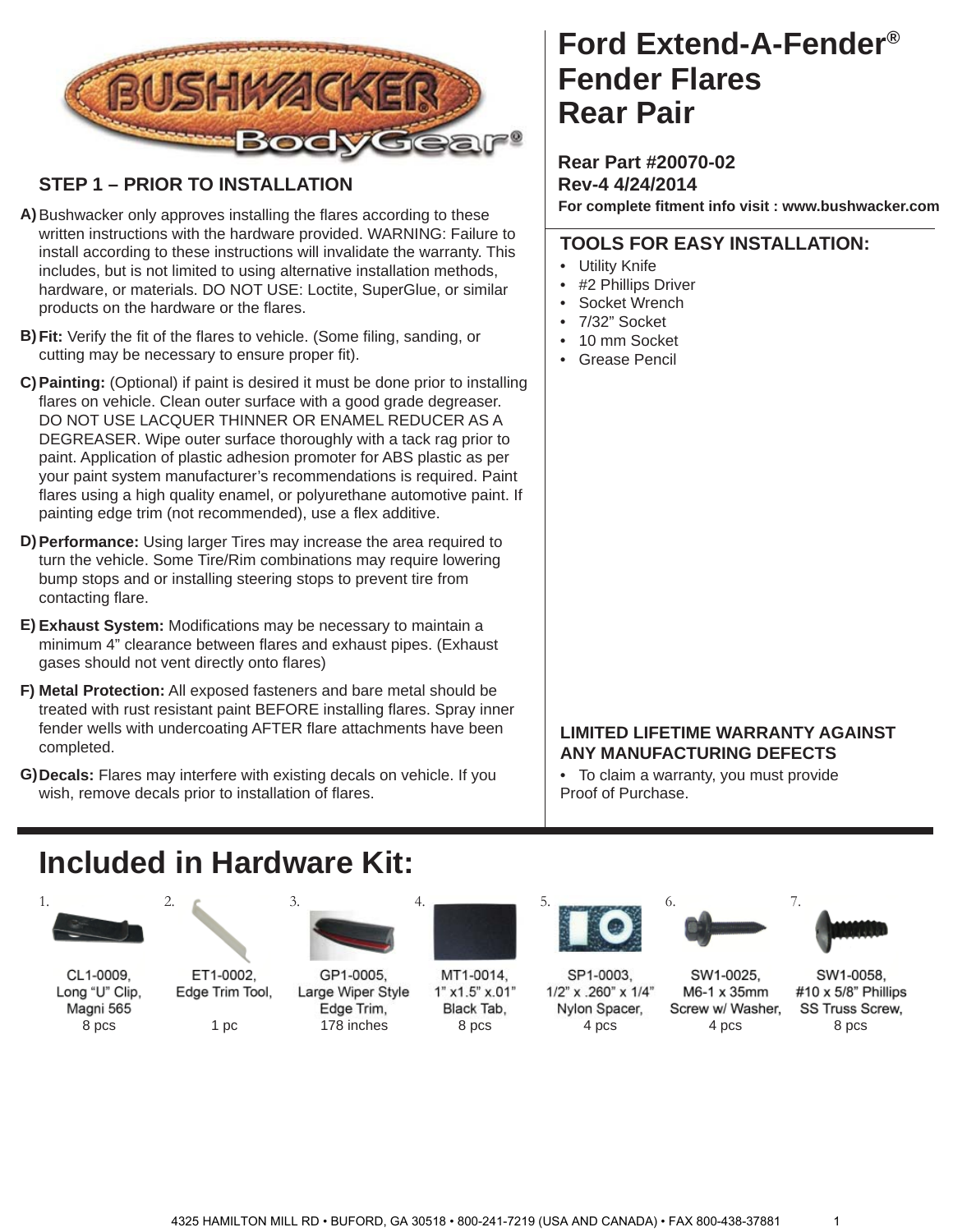# **Component List:**



#### **STEP 2 - EDGE TRIM INSTALLATION**

A. Peel two to three inches of red vinyl backing away from edge trim tape. Applying the adhesive side of the edge trim to the inner side of the flare, affix the edge trim to the top edge of the flare (the portion that comes in contact with the vehicle).

B. Press edge trim into place along the top edge of the flare in one foot increments, pulling red vinyl backing free as you continue to work your way around the top edge of the flare.



## **Rear Flare Installation Procedures (Passenger's Side):**



Remove two factory bolts with a 10mm socket wrench and disgard. (Note: New hardware is supplied, see Step 6)



Hold flare to vehicle and mark the location with a grease pencil of the four holes in the flare. *Note: Rear flares are* similar enough that either will fit against the body of both sides. The wheel well hole locations will be wrong if the flare *is on the wrong side. Driver's side flare is marked with an "L" and passenger's side fl are is marked with an "R".*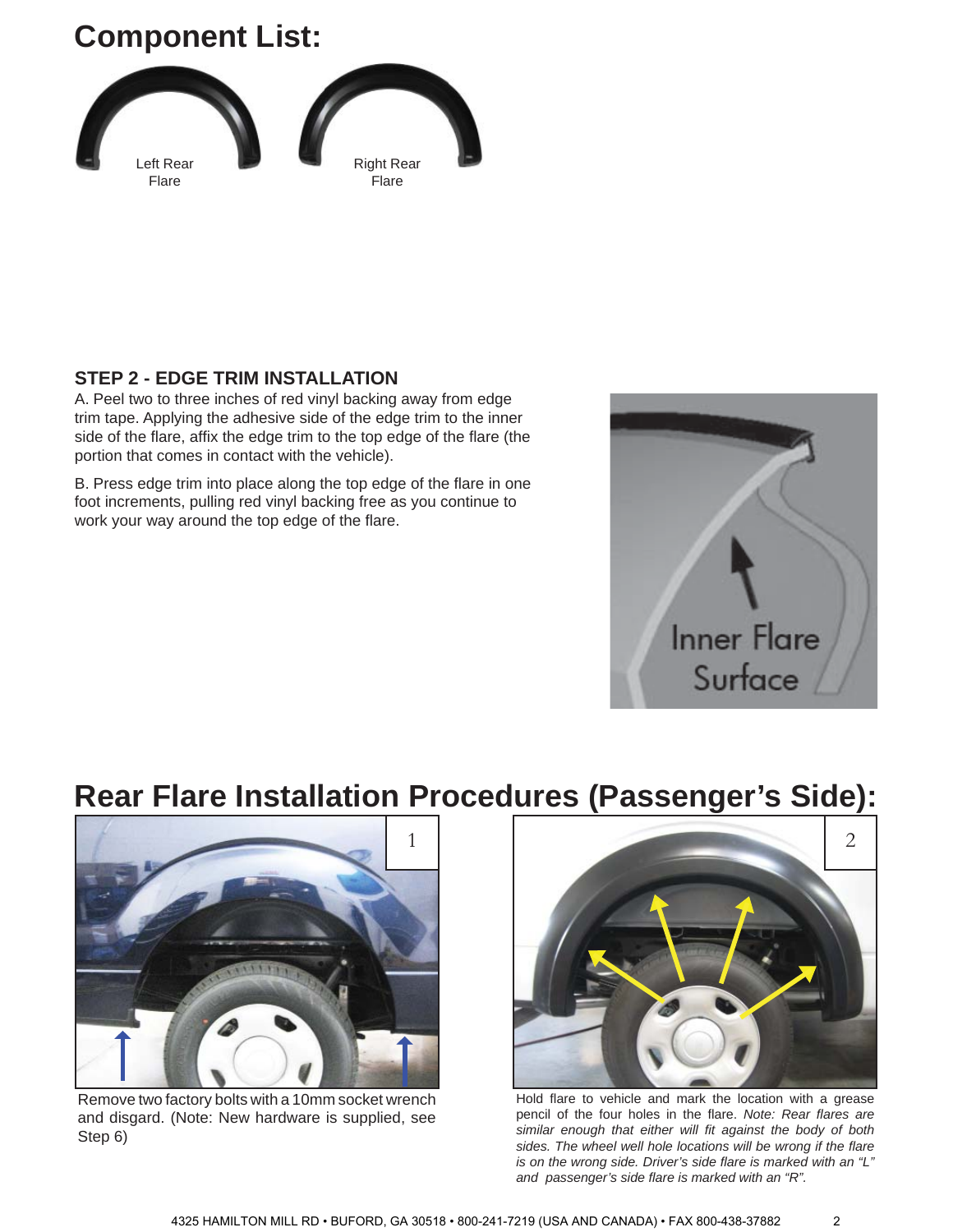

Wrap a black tab (MT1-0014) around the wheel well sheet metal, centered over each of the four marks made in Step 2.



Install supplied clips (CL1-0009) over each of the four black tabs placed on the sheet metal in Step 3.



Hold flare to vehicle and start supplied truss head screws (SW1-0058) through the two topmost holes in wheel well. Then start supplied truss head screws (SW1-0058) through remaining two holes in flare. Tighten all screws.



Slide supplied spacer (SP1-0003) between flare and sheet metal. Thread supplied 35mm screw (SW1- 0025) through hole in flare, through spacer, and through factory hole in sheet metal. See Step 7.



Using a 10mm socket wrench, tighten 35mm bolt through spacer and factory hole in sheet metal.



Completed rear flare installation.